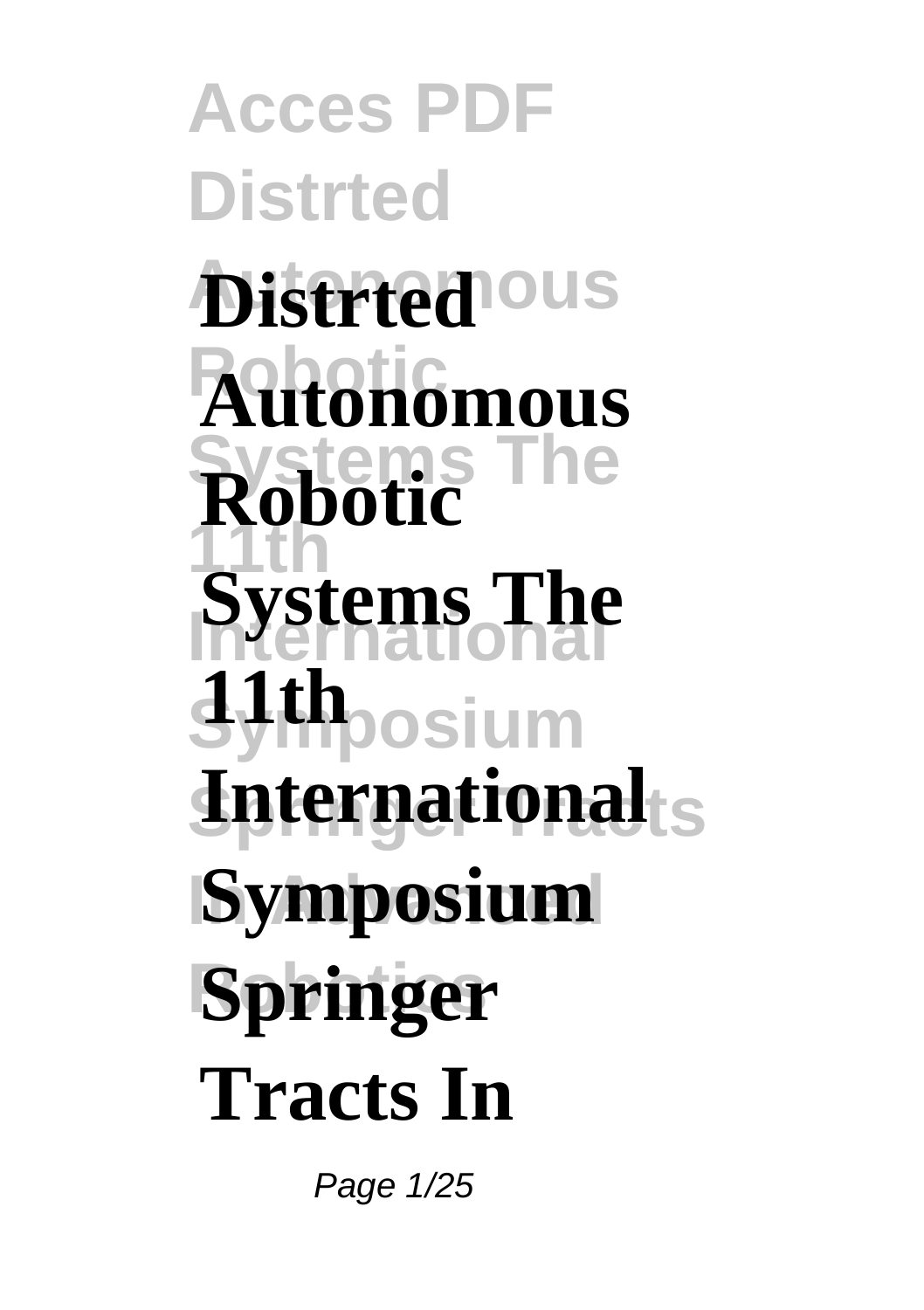# **Acces PDF Distrted** Advanced<sub>us</sub> **Robotic Robotics**

**Recognizing the habit 11th** ways to get this book **robotic systems the Symposium 11th international tracts** in advanced<sup>cts</sup> **robotics** is additionally **Remained in right site to distrted autonomous symposium springer** useful. You have Page 2/25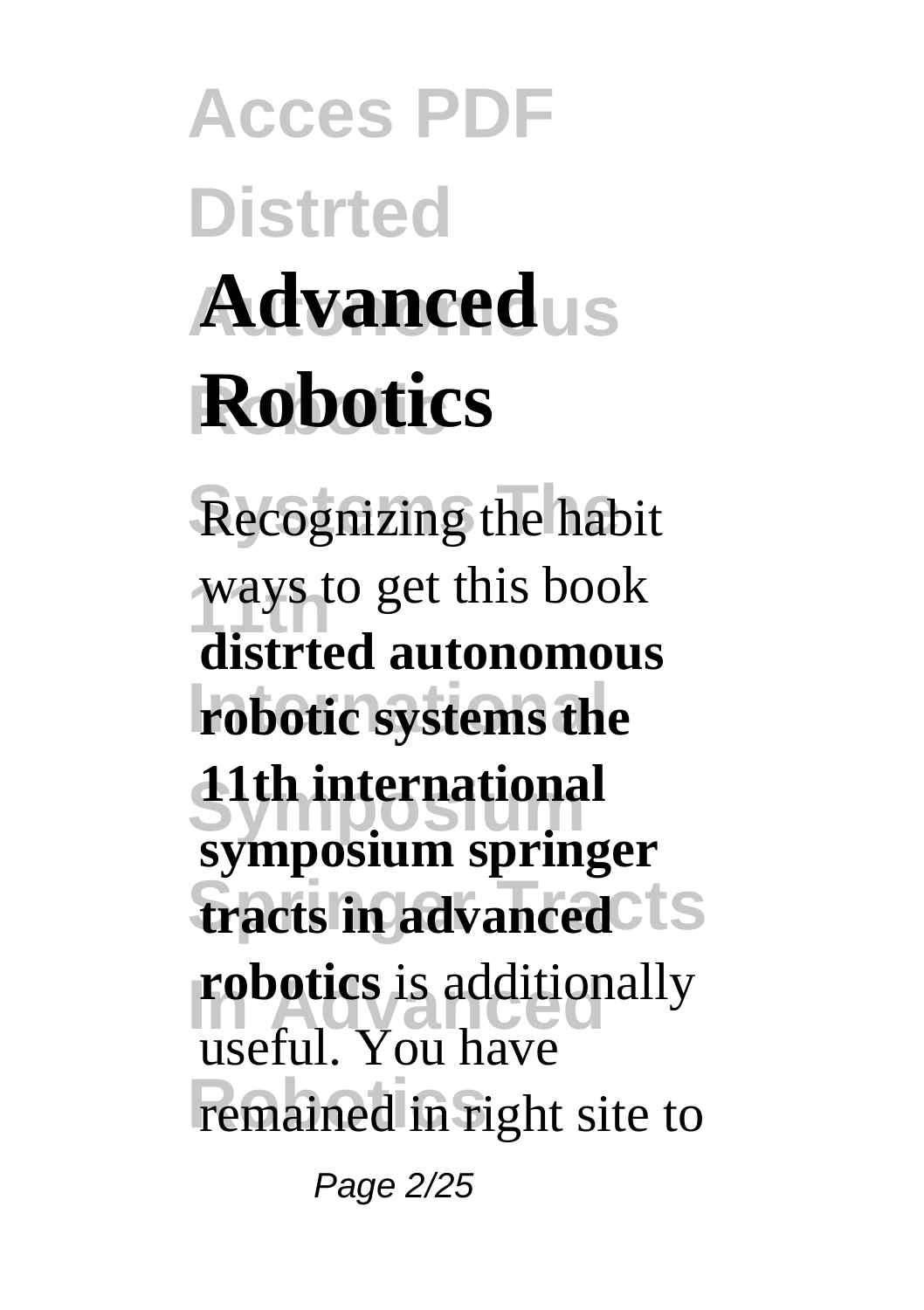start getting this info. acquire the distrted systems the 11th<sup>10</sup> international symposium springer tracts in **Symposium** connect that we present here and check out thes **linkAdvanced** autonomous robotic advanced robotics

You could buy lead distrted autonomous robotic systems the 11th Page 3/25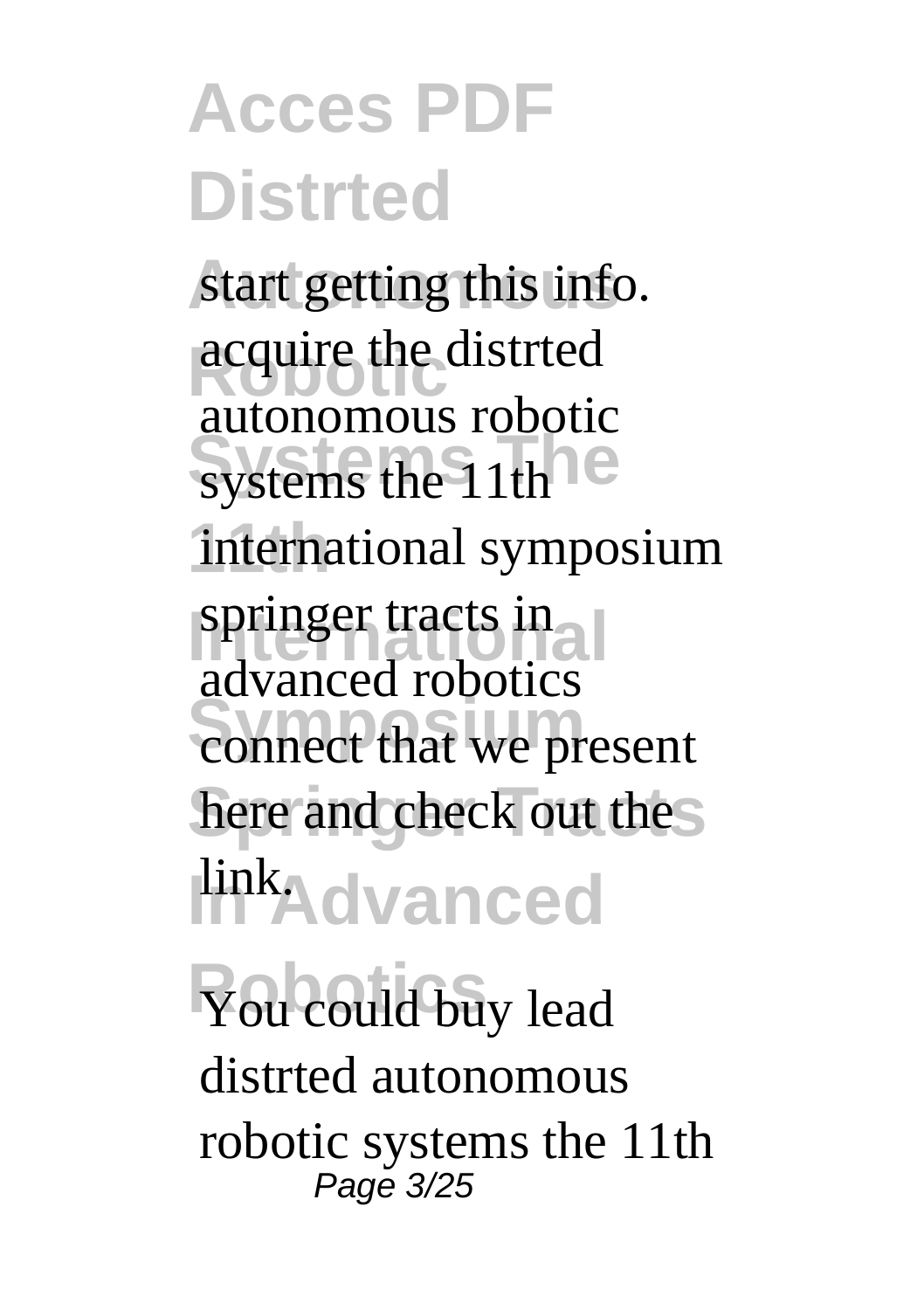international symposium springer tracts in acquire it as soon as feasible. You could quickly download this robotic systems the 11th international symposium springer tracts in getting deal. So, once advanced robotics or distrted autonomous advanced robotics after you require the ebook swiftly, you can straight Page 4/25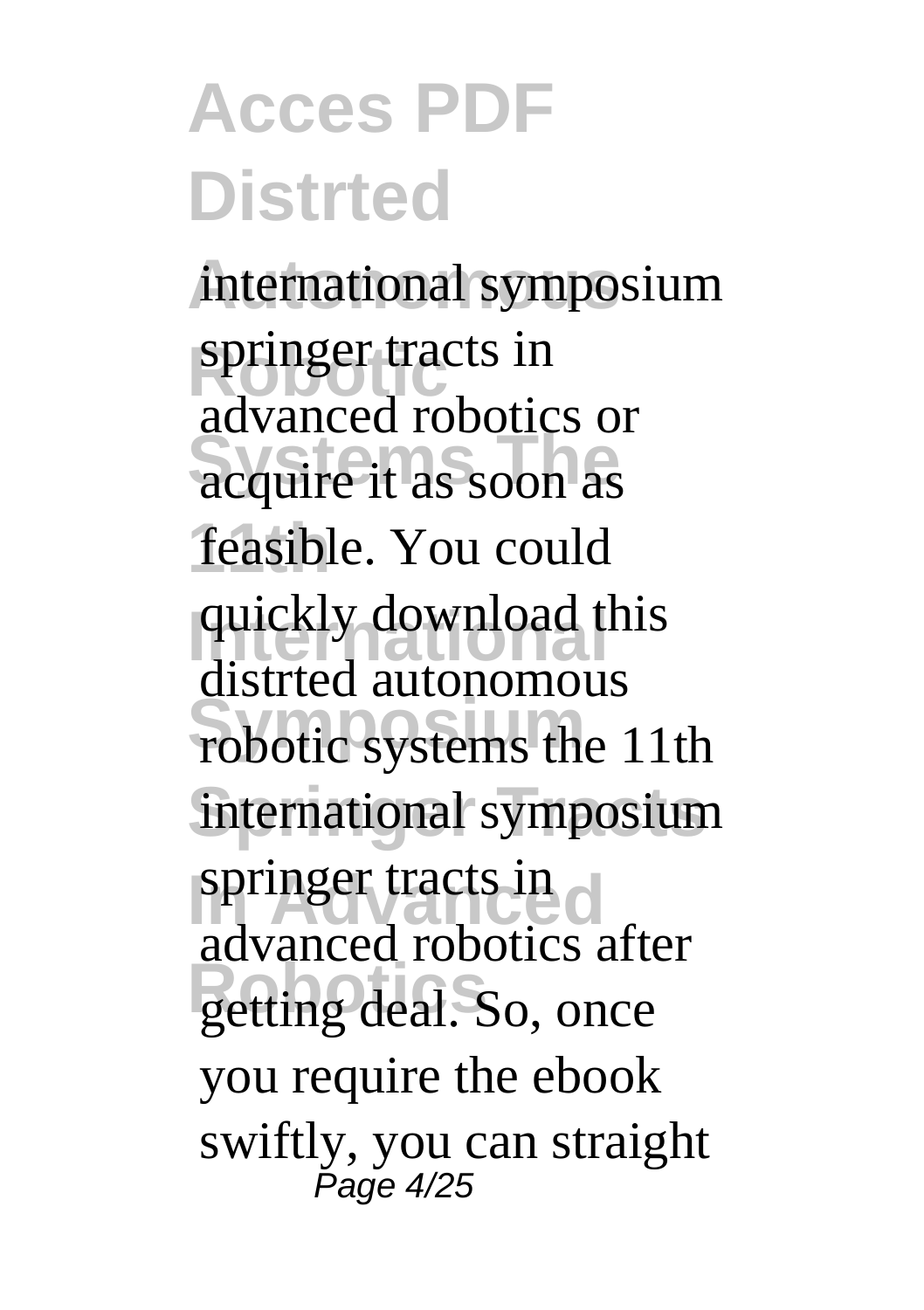acquire it. It's as a result definitely simple and in You have to favor to in **11th** this space view of that fats, isn't it?

**International** *Distrted Autonomous* **Symposium** *Robotic Systems The* OTTO Motors **Tracts** announces new channel to extend its reach. The partnerships in Europe company products are also compliant with all Page 5/25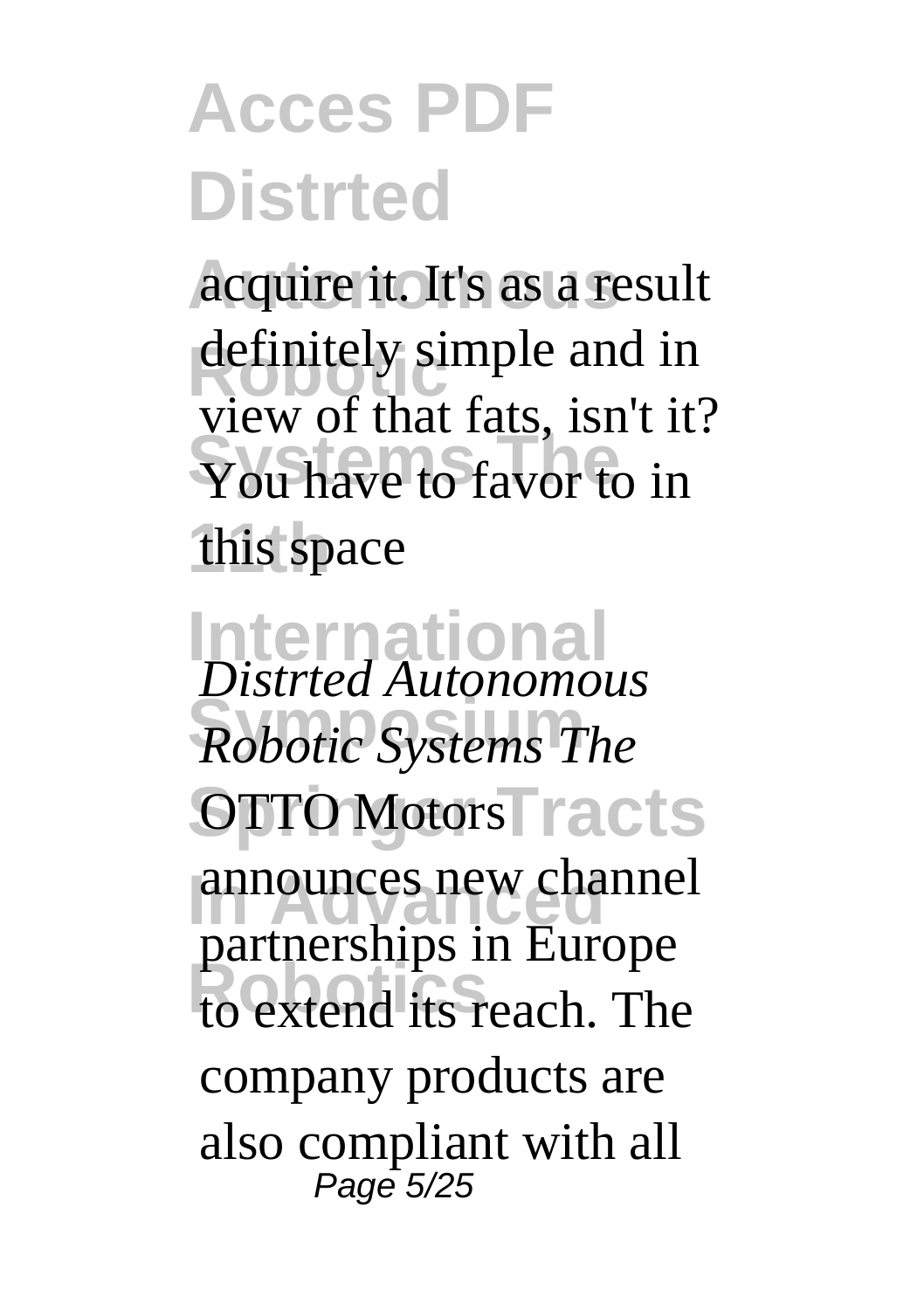significant safety standards.<sub>C</sub>

 $\overline{OTTOMotors}$ , i.e. **11th** *autonomous mobile <i>robots now available* Peter Howard SM '84 is the CEO of Realtime Robotics, an MIT **Robotics** autonomous robot *worldwide* startup transforming motion planning to enable seamless human-Page 6/25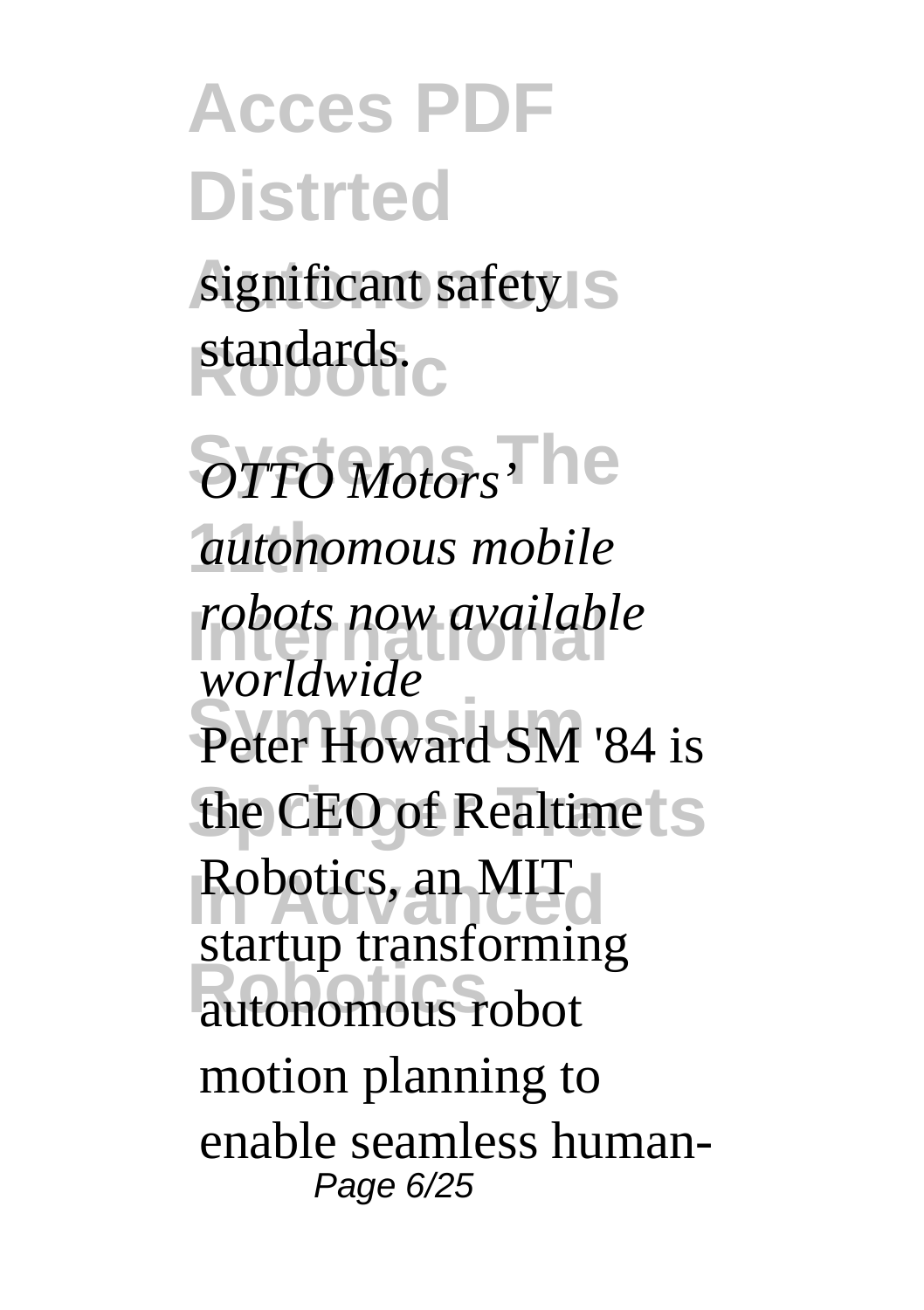robot collaboration at an **Robotic** affordable rate.

**The new wave of robotic 11th** *automation* **BMW's Silicon Valley-Subset Venture expression** Kodiak Robotics, acts company that develops **Robotics** technology. Kodiak based venture capital autonomous trucking will use the funds to build out a safety case Page 7/25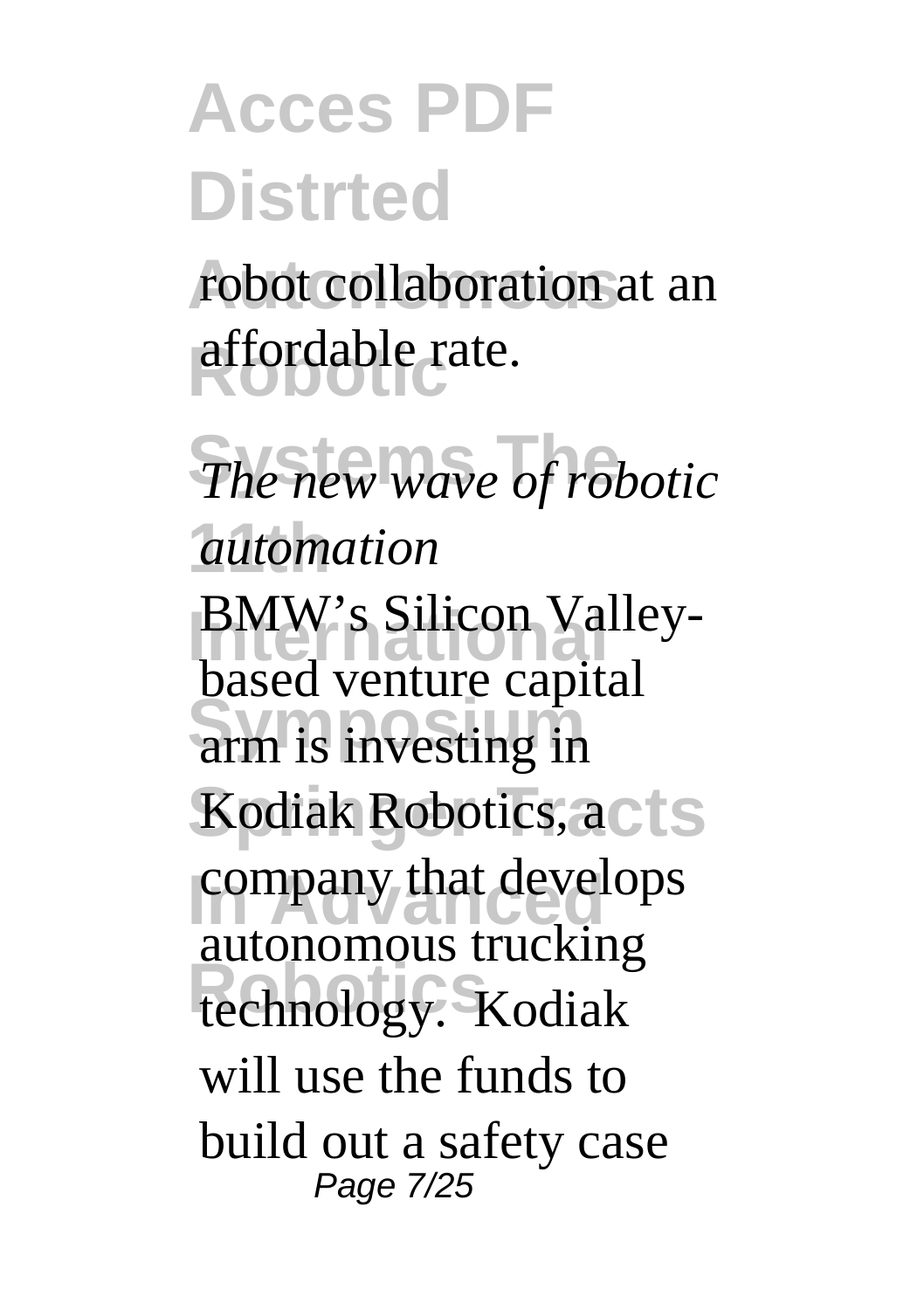**Acces PDF Distrted Autonomous** for its ... **Robotic** *BMW i Ventures invests* **Systems The** *in autonomous truck* **11th** *technology company* **International** *Kodiak Robotics* challenges of developing such acts autonomous systems are **Robotics** and complex ... The technological varied and complex ... appraise research advances in autonomous Page 8/25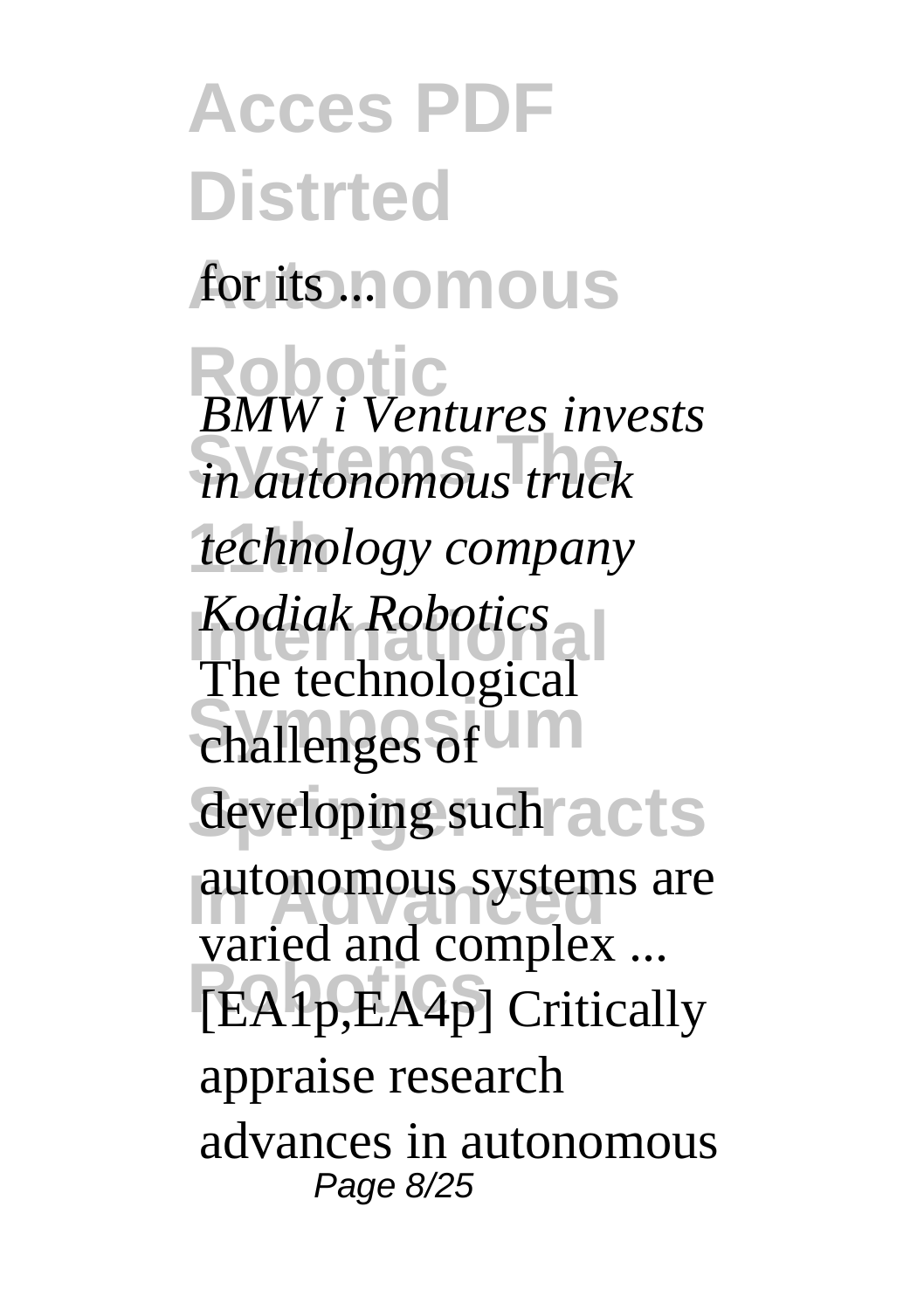and distributed robotics, **Robotic** including ...

 $ACSO121 Mobile$ <sup>e</sup> **11th** *Robotics & Autonomous* **International** *Systems* will provide its millimeter-wave 5G network to help Robotic **Robotical** change Verizon (NYSE: VZ) Research enable autonomous shuttles at the U.S. Marine Corps Page 9/25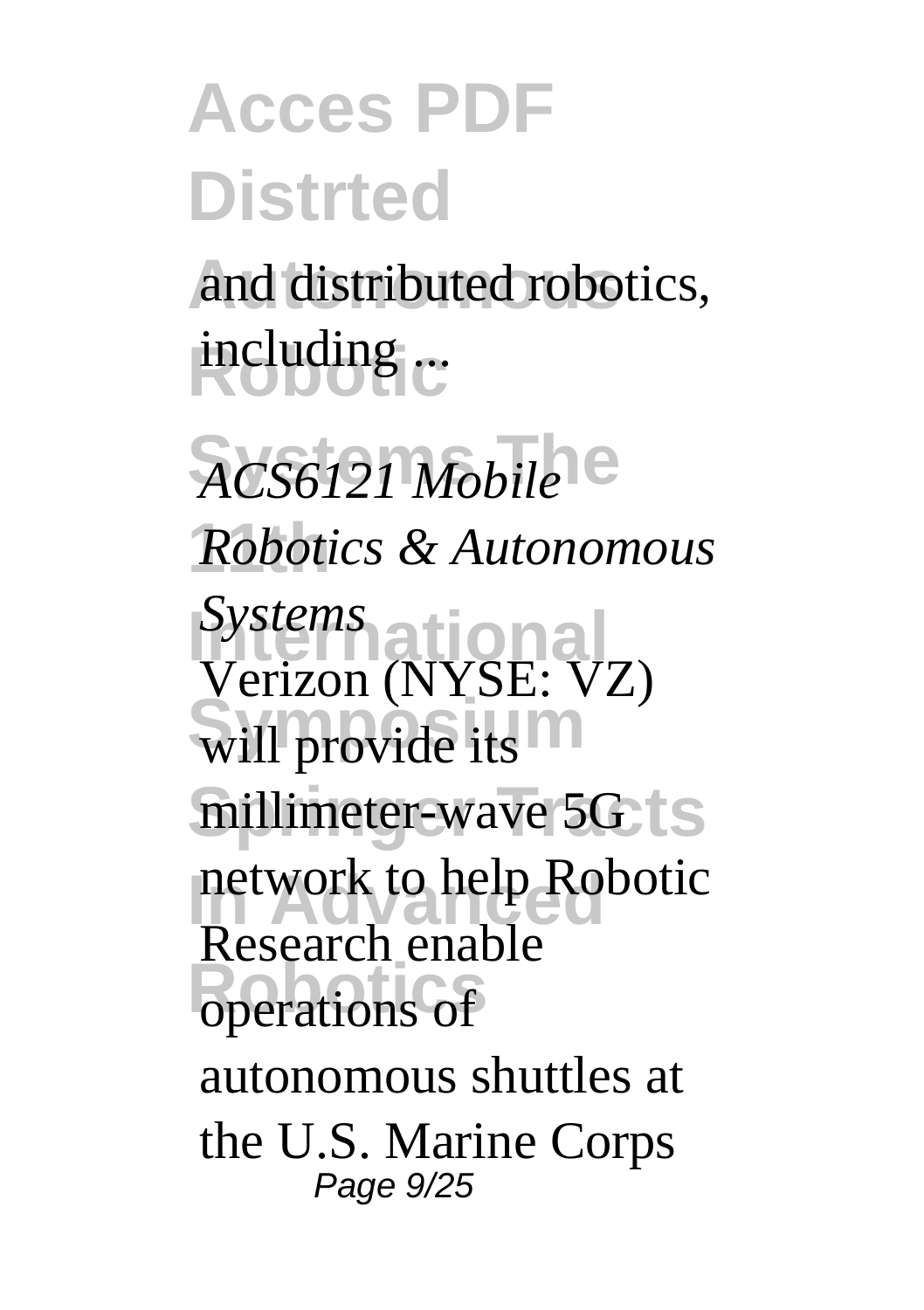**Air Station Miramar in** San Diego as part of ...

 $\sqrt{V}$ *Verizon Teams With* **11th** *Robotic Research on* **International** *Autonomous Shuttle* **Symposium** *Corps Base; Jennifer* **Chronis Quoted** acts A high-tech version of **Robotics** Mayflower is headed *Initiative at Marine* the legendary ship back to Plymouth, England, where Page 10/25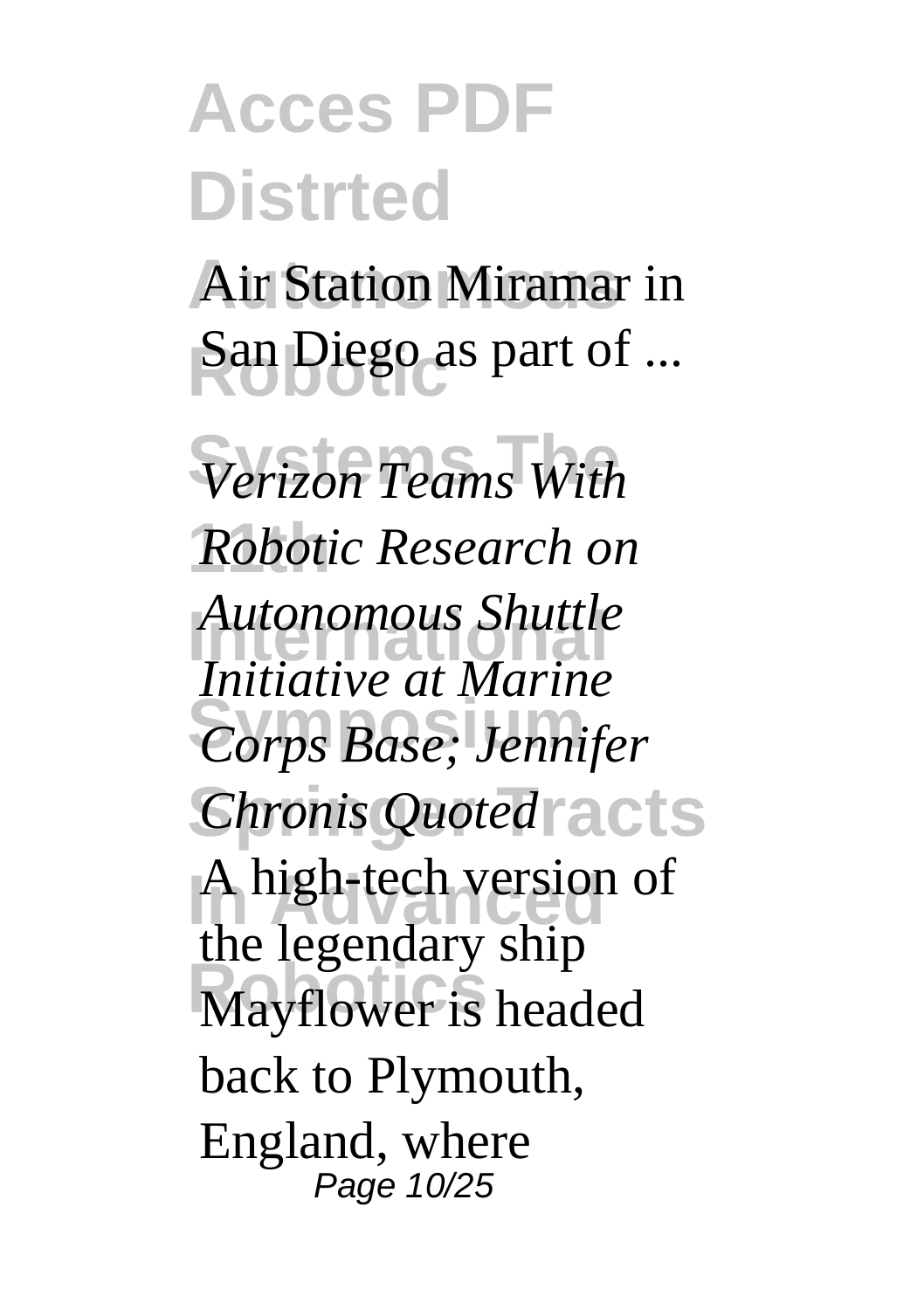engineers will figure out why the voyage came to **Systems** such an inglorious end.

**11th** *Crippled robotic Mayflower prepares to* **Symposium** *mundane mechanical* **Springer Tracts** *breakdown* **In Advanced** Advanced as we believe comes to the rovers we *sail again after* ourselves to be when it send to alien worlds, these machines are still Page 11/25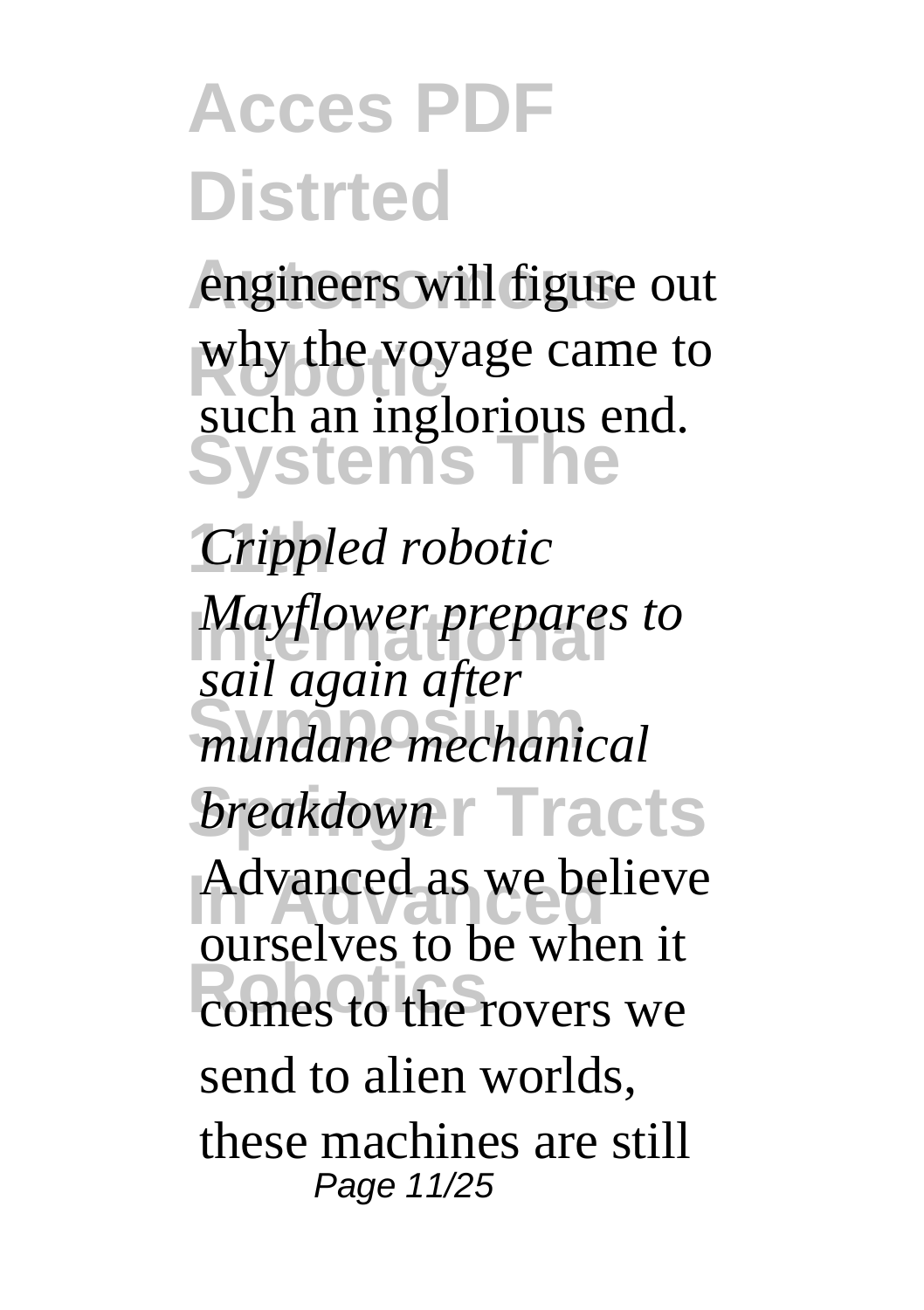highly dependent on the **instructions received Systems The** from Earth. Sure ...

**11th** *Work on Autonomous Extraterrestrial Rovers* **Symposium** *Company Involved* So is the Harpy a lethal autonomous weapons **Robotics** It depends on who you *Begins, Robotics* system? A killer robot? ask. IAI's own website describes it as such, Page 12/25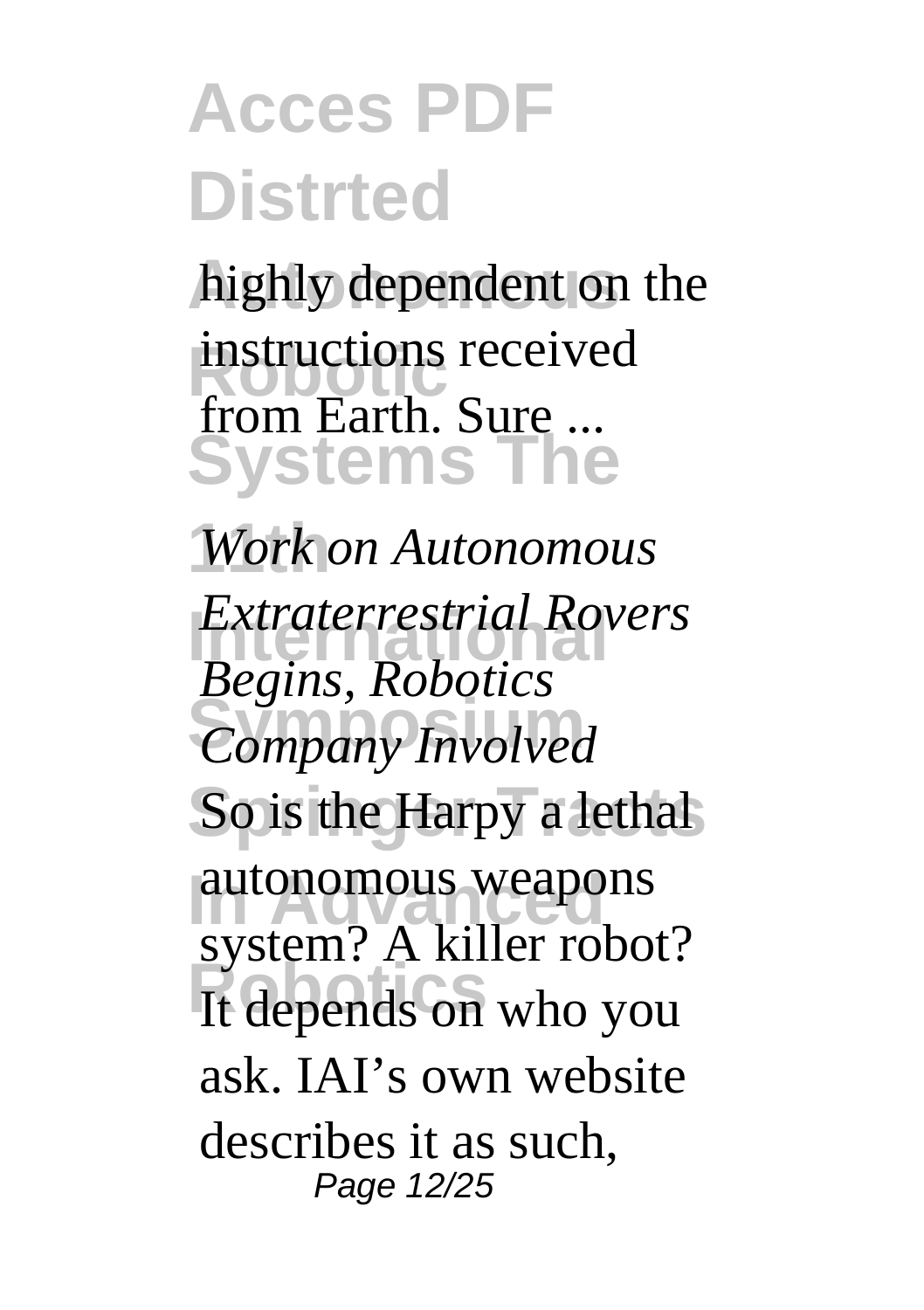calling it "amous autonomous weapon for **Systems The** all weather," and ...

**11th** *Have autonomous robots started killing in* self-assembling robotic systems and swarms, advanced software **Robotics** decision making, *war?* architectures for autonomous hybrid systems modelling, Page 13/25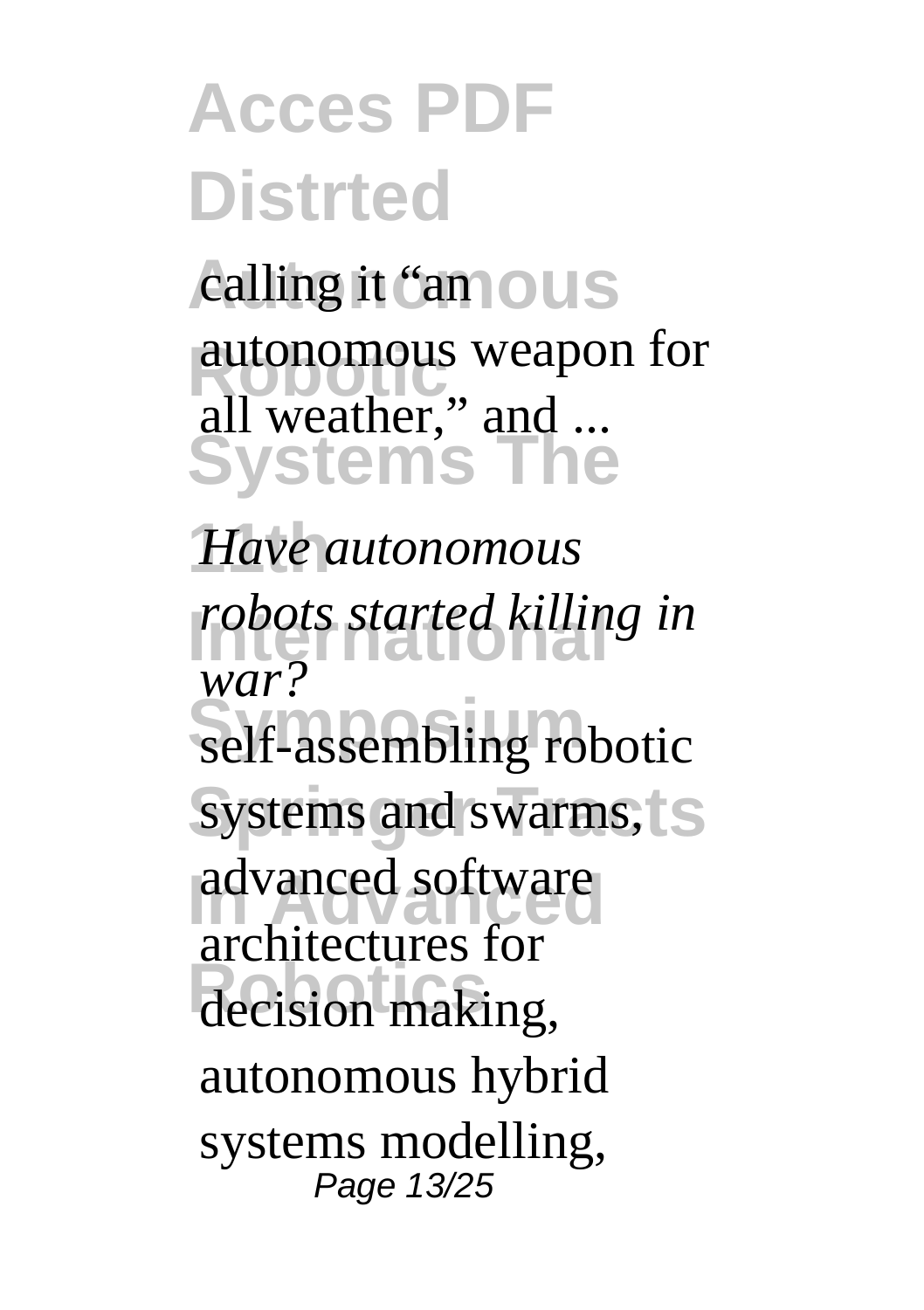formal verification, and distributed and parallel **Systems The** control systems.

**11th** *Autonomous Systems* **International** *and Robotics Research* **Shoup**<br>
"The lethal autonomous weapons systems were programmed to attack **Robotics** data connectivity *Group* targets without requiring between the operator and the munition: in Page 14/25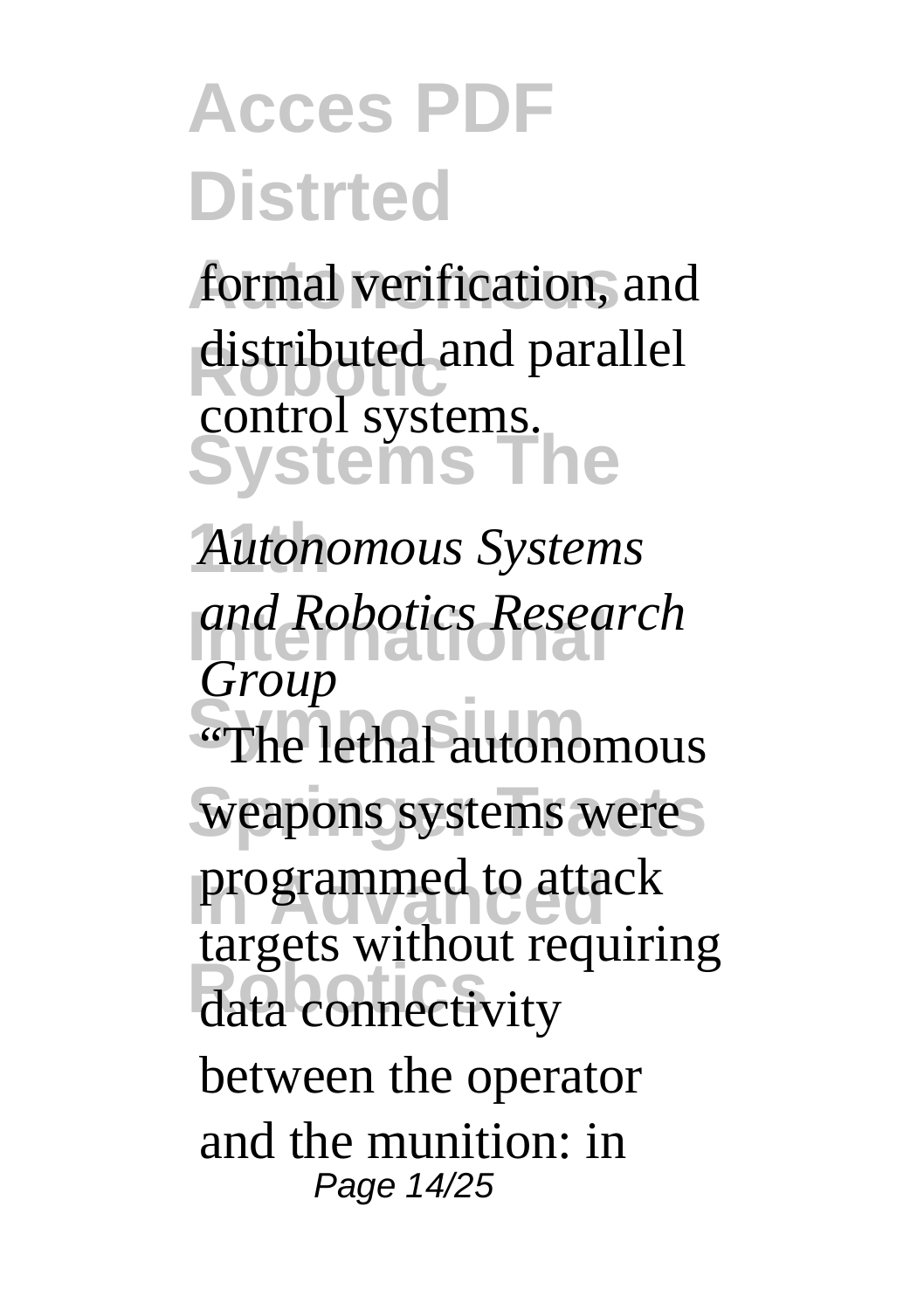effect, a true 'fire, S forget and find ...

**The Age of Autonomous 11th** *Killer Robots May* Already Be Here Cognata, Ltd., **M** announced today the  $\vert$  S integration of Cognata's software with LeddarTech®, and simulation authoring LeddarTech's sensor fusion ... Page 15/25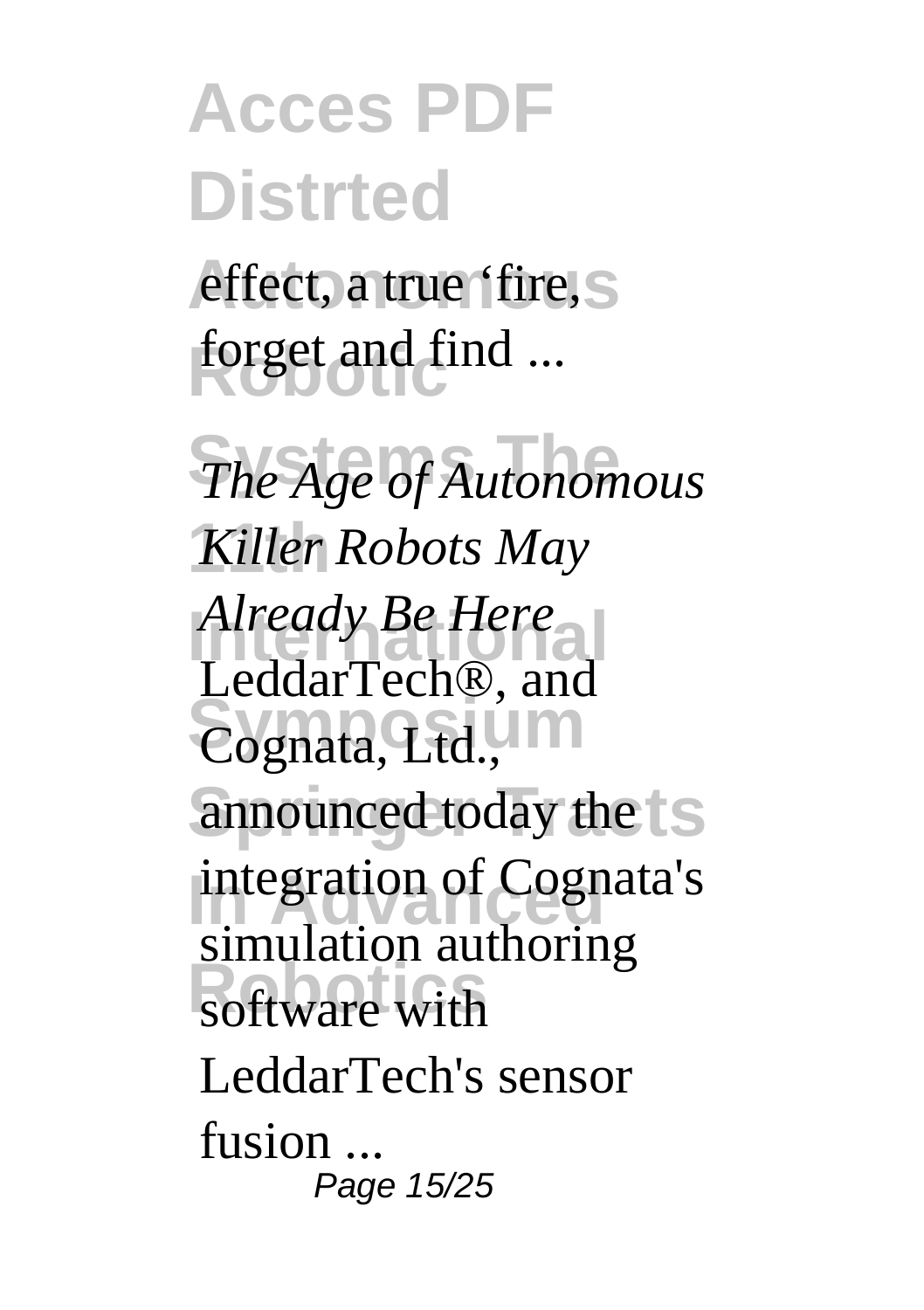**Acces PDF Distrted Autonomous** LeddarTech and<br>Communication Equator **Systems The** *Accelerate the \$20B* **11th** *Agriculture Autonomous* **Vehicle Market**<br> **P** the data center, but don't expect Tracts transformational change Technologists love to *Cognata Join Forces to* Robots are coming for any time soon point out the many flaws of humans. They Page 16/25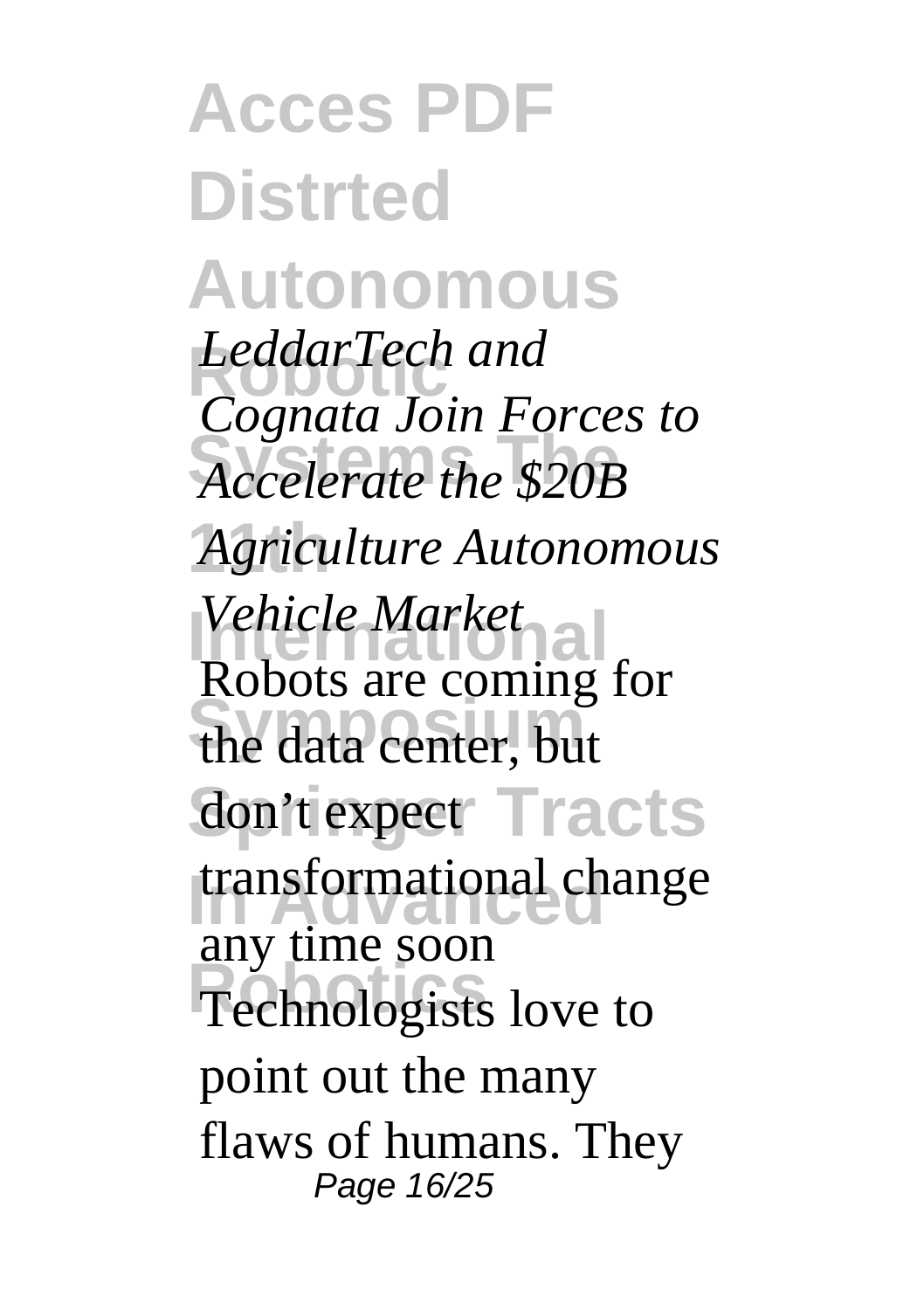make mistakes, they need breaks, they ...

*The slow rise of robots* **11th** *in the data center* The Eclipse Foundation, largest open source foundations, today C<sup>1</sup>S announced the release of **Robotics** Almond, the first one of the world's Eclipse iceoryx official release for this i nter-process-Page 17/25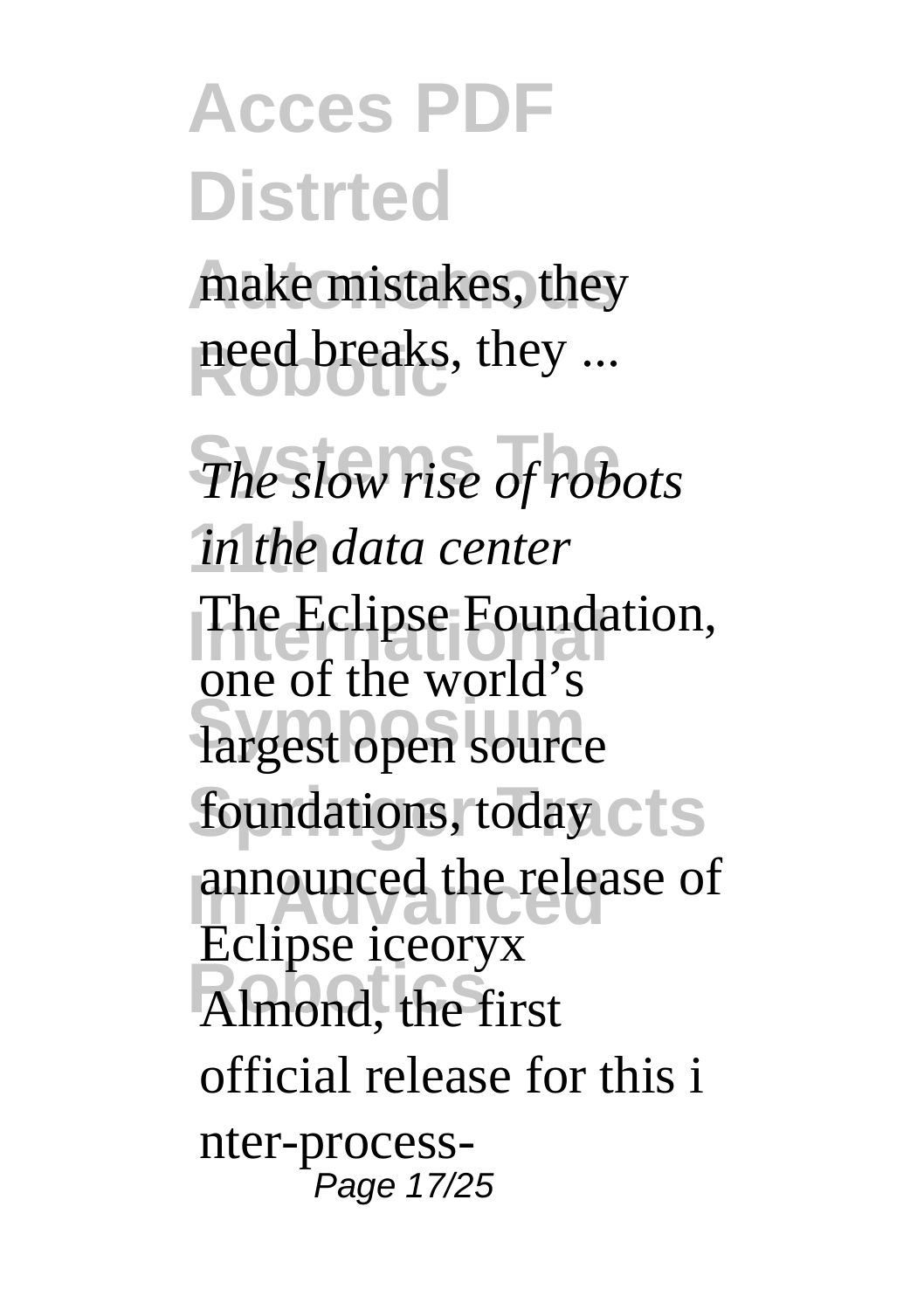communication (IPC) ...

**Robotic** *The Eclipse Foundation* **Systems The** *Announces the Release* **11th** *of Eclipse iceoryx* **International** *Almond (1.0)* **Discount on Global Military Robotics** CLS Autonomous Systems **Company**, Regions, Pages Report] Check for Market 2021 by Type and Application, Forecast to 2026 report Page 18/25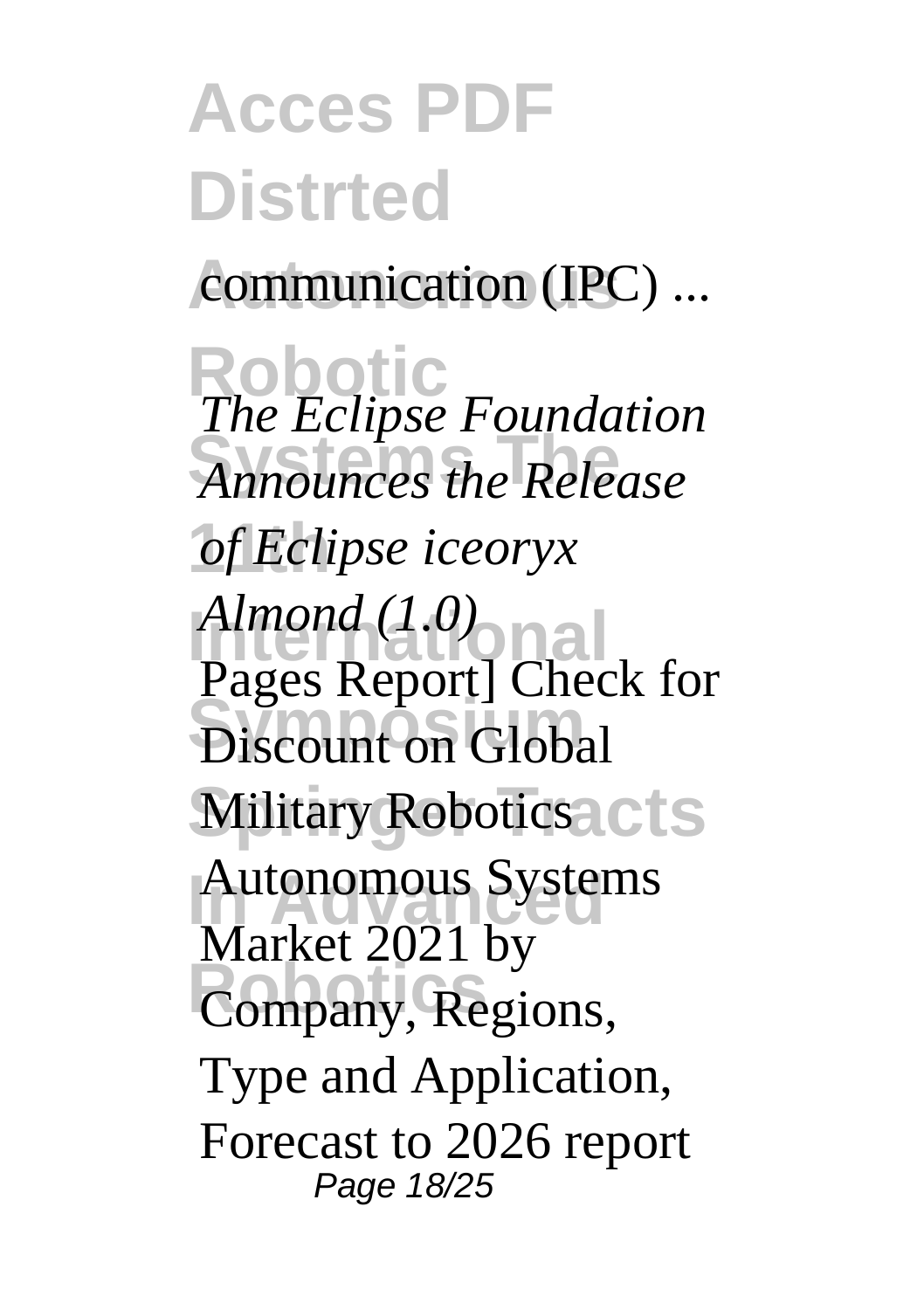by Global Info US Research. The Military

**Systems The** ...

**11th** *Global Military Robotics Autonomous* **Symposium** *Company, Regions,* **Type and Application,** S *Forecast to 2026* has purchased its second *Systems Market 2021 by* Haggerty AgRobotics OMNiPOWER platform to help it remain on the Page 19/25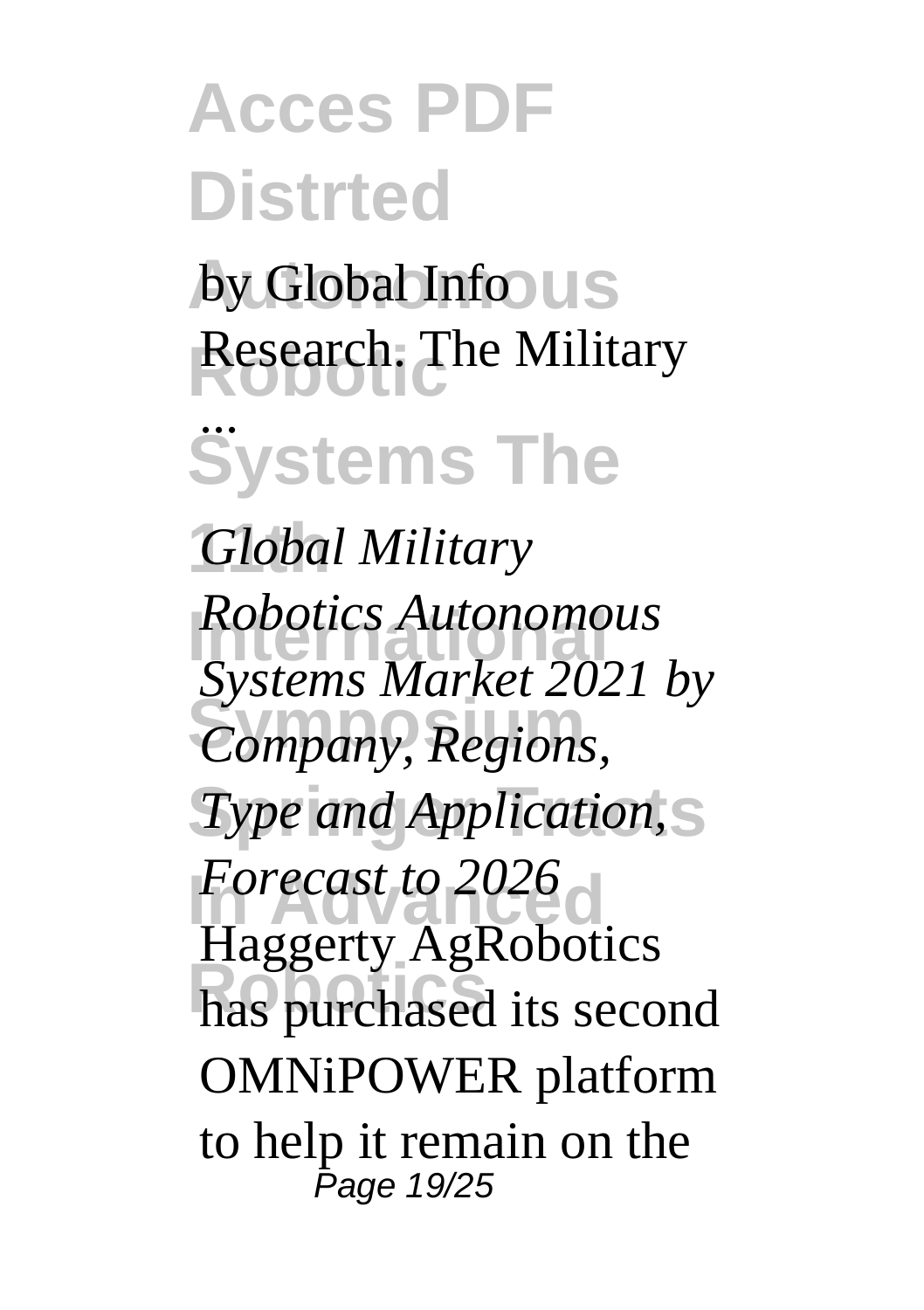leading edge of **US commercializing** machines as an **11th** organized fleet. autonomous farming

**International** *Canada's Haggerty* **Symposium** *Robotics Buys*  $Autonomous$  *Platform* **In Advanced** *From Raven* autonomous systems For Sadowski, and robots are "moving information systems on Page 20/25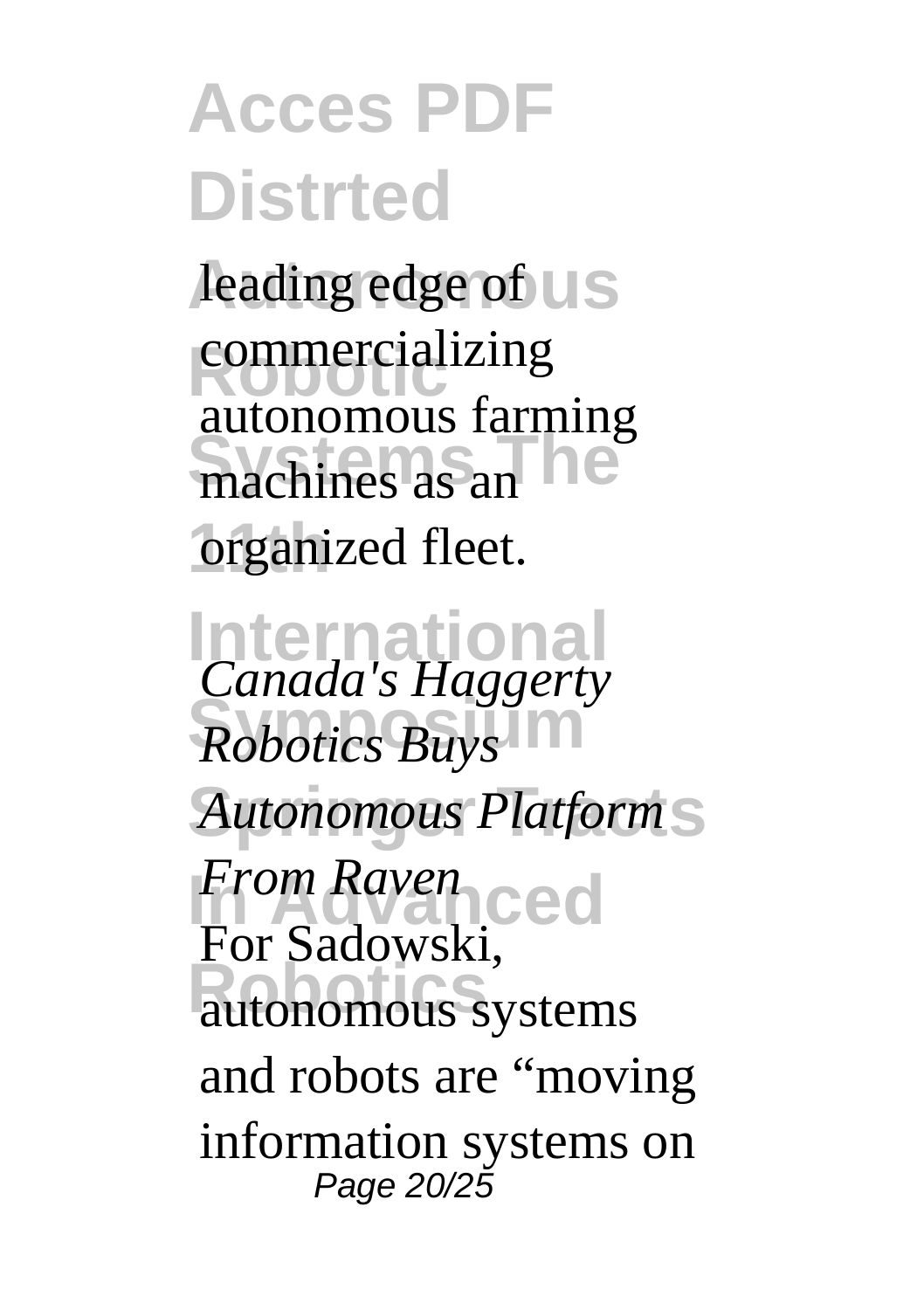wheels or wings,"S meaning that "the **Systems The** [software] needs to be much faster ... from an industry perspective ... process of updating

**Symposium** *Unmanned Systems and the Future of Waracts* **SVT Robotics, whose** accelerates the software dramatically deployment of industrial robotics, today Page 21/25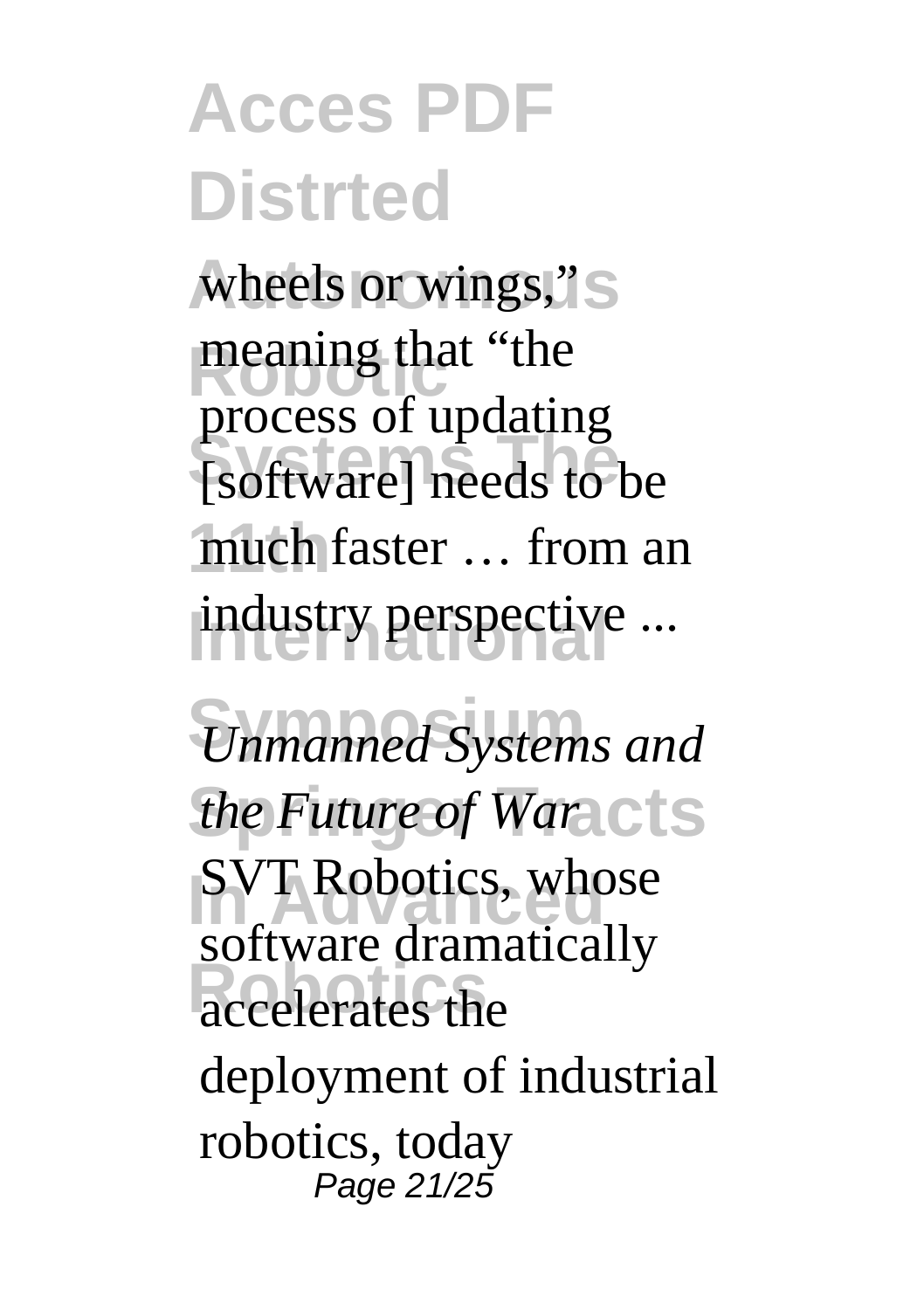announced a new S **SOFTBOT Platform** for RightHand Robotics, a leader in autonomous International connector

 $\overline{SVT \; Robotics'}$  $SOFTBOT™$  *Platform* **In Advanced** *Accelerates Integration* **Robotics** *RightPick™ 3 Itemof RightHand Robotics Handling System* RTI Connext is the Page 22/25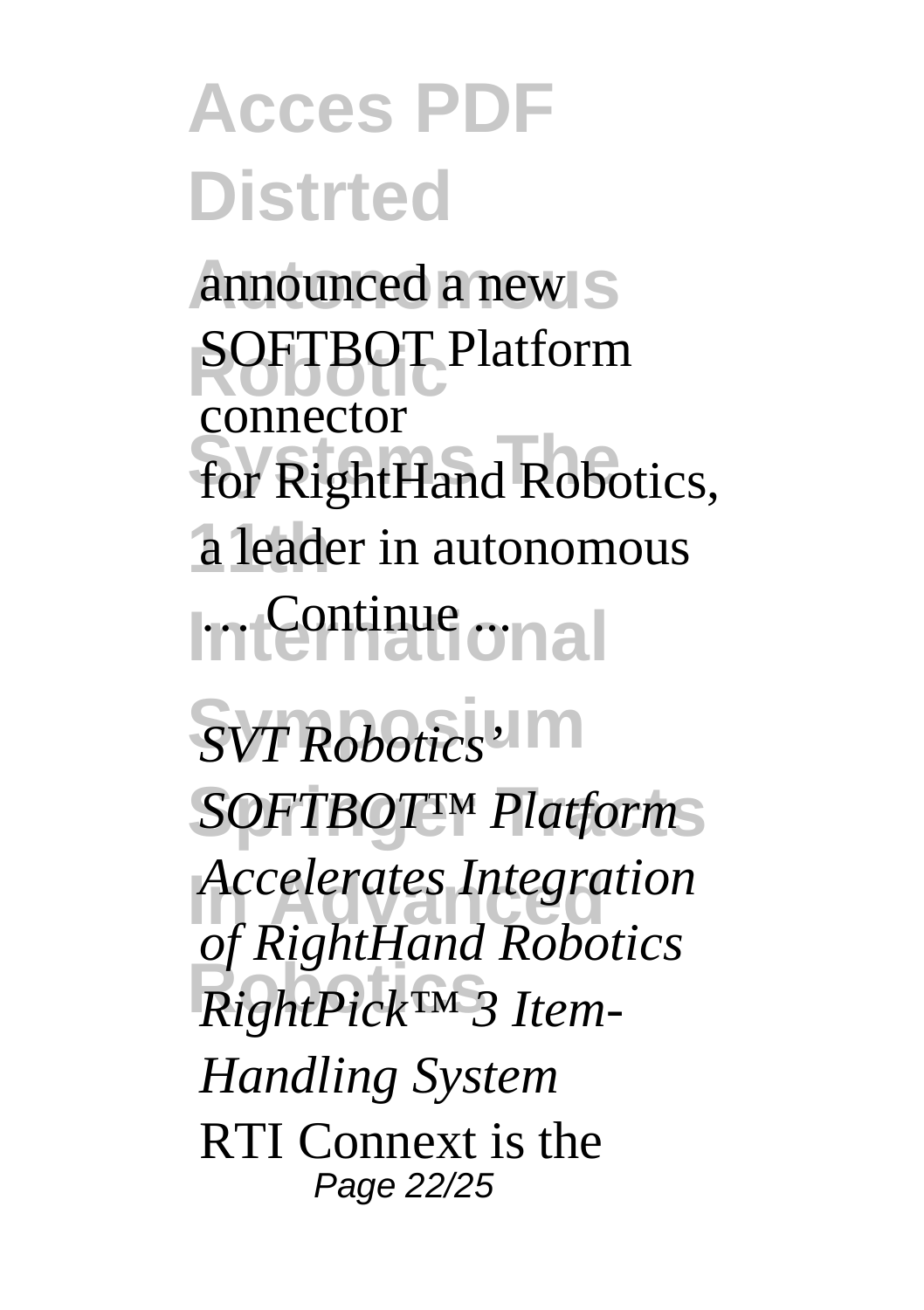world's leading **UIS** architecture for<br>developing intelligent distributed systems ... or **11th** navigate and manage fleets of autonomous through a unified and flexible ger Tracts architecture for robotic platforms, all

**In Advanced** *Connext As The 634AI Selects RTI Connectivity Software For Its MAESTRO* Page 23/25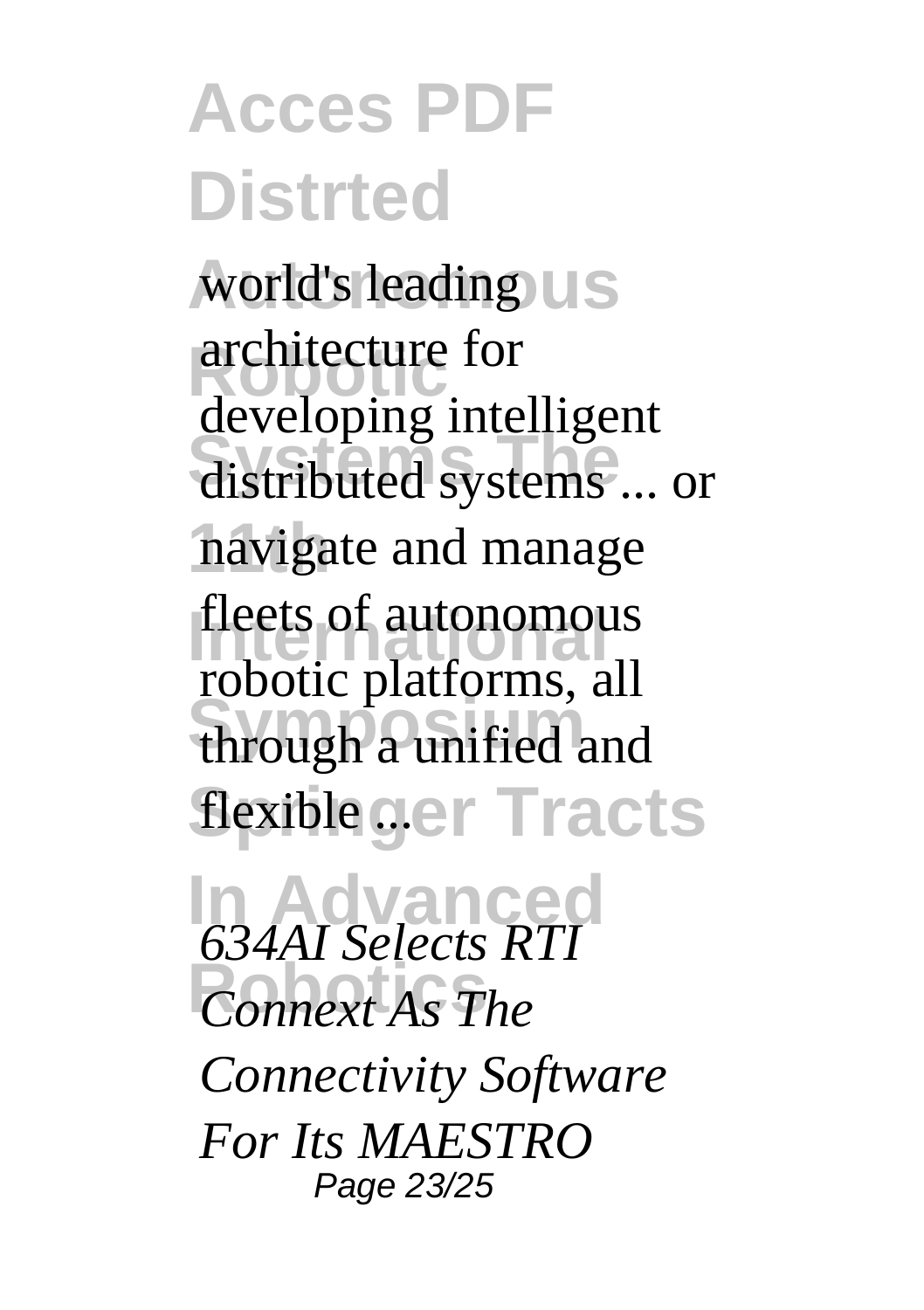**Autonomous** *Autonomous Mobile Robots Navigation And*<br> *Robots Management* **Solution**<sup>S</sup> Resgreen Group **International** (OTCPINK: RGGI), a leading mobile robot company, changed the disinfection industry its Wanda SA, *Fleet Management* International today with the launch of autonomous mobile robot (AMR) that Page 24/25